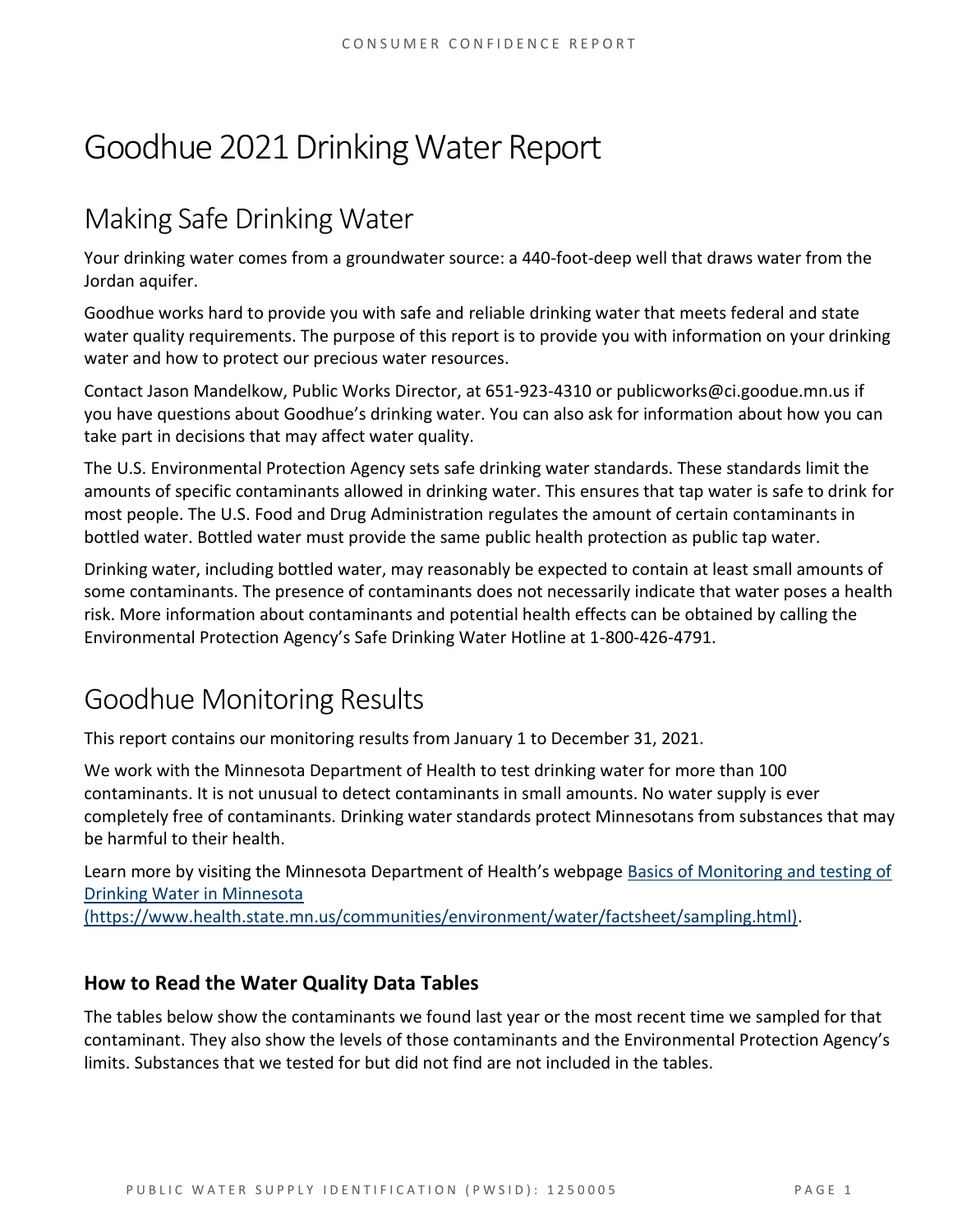We sample for some contaminants less than once a year because their levels in water are not expected to change from year to year. If we found any of these contaminants the last time we sampled for them, we included them in the tables below with the detection date.

We may have done additional monitoring for contaminants that are not included in the Safe Drinking Water Act. To request a copy of these results, call the Minnesota Department of Health at 651-201-4700 between 8:00 a.m. and 4:30 p.m., Monday through Friday.

Some contaminants are monitored regularly throughout the year, and rolling (or moving) annual averages are used to manage compliance. Because of this averaging, there are times where the Range of Detected Test Results for the calendar year is lower than the Highest Average or Highest Single Test Result, because it occurred in the previous calendar year.

### **Definitions**

- AL (Action Level): The concentration of a contaminant which, if exceeded, triggers treatment or other requirements which a water system must follow.
- **EPA:** Environmental Protection Agency
- **MCL (Maximum contaminant level)**: The highest level of a contaminant that is allowed in drinking water. MCLs are set as close to the MCLGs as feasible using the best available treatment technology.
- **MCLG (Maximum contaminant level goal)**: The level of a contaminant in drinking water below which there is no known or expected risk to health. MCLGs allow for a margin of safety.
- **MRDL (Maximum residual disinfectant level):** The highest level of a disinfectant allowed in drinking water. There is convincing evidence that addition of a disinfectant is necessary for control of microbial contaminants.
- **MRDLG (Maximum residual disinfectant level goal)**: The level of a drinking water disinfectant below which there is no known or expected risk to health. MRDLGs do not reflect the benefits of the use of disinfectants to control microbial contaminants.
- **N/A (Not applicable)**: Does not apply.
- **ppb (parts per billion)**: One part per billion in water is like one drop in one billion drops of water, or about one drop in a swimming pool. ppb is the same as micrograms per liter ( $\mu$ g/l).
- **ppm (parts per million)**: One part per million is like one drop in one million drops of water, or about one cup in a swimming pool. ppm is the same as milligrams per liter (mg/l).
- **PWSID: Public water system identification.**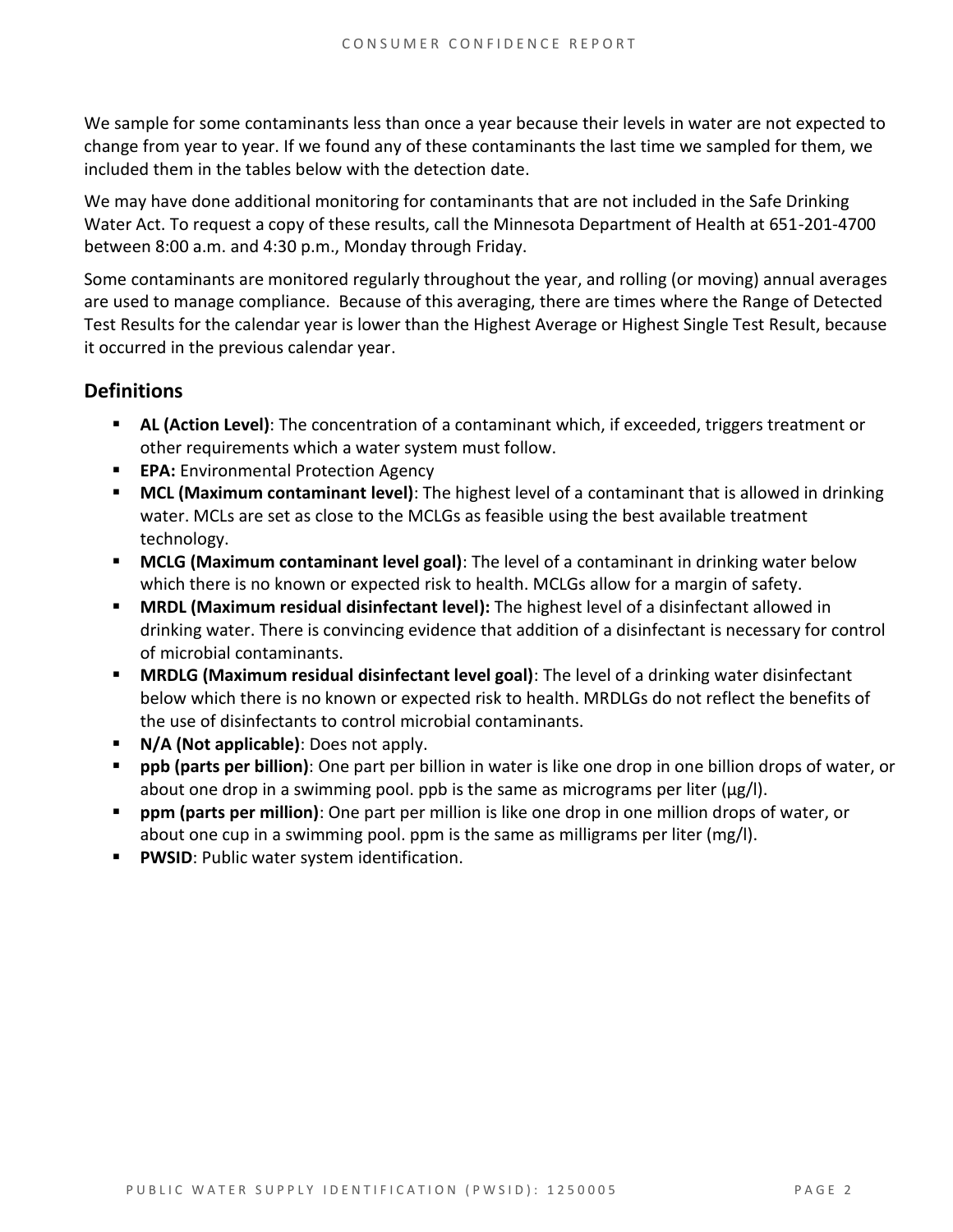## **Monitoring Results – Regulated Substances**

| LEAD AND COPPER - Tested at customer taps.                   |                                         |                                           |                                                   |                                                                             |                  |                                        |  |
|--------------------------------------------------------------|-----------------------------------------|-------------------------------------------|---------------------------------------------------|-----------------------------------------------------------------------------|------------------|----------------------------------------|--|
| <b>Contaminant</b> (Date, if<br>sampled in previous<br>year) | EPA's<br><b>Ideal</b><br>Goal<br>(MCLG) | EPA's<br><b>Action</b><br>Level           | 90% of<br><b>Results Were</b><br><b>Less Than</b> | <b>Number</b><br><b>of</b><br><b>Homes</b><br>with<br>High<br><b>Levels</b> | <b>Violation</b> | <b>Typical Sources</b>                 |  |
| Lead (09/01/20)                                              | 0 ppb                                   | 90% of<br>homes<br>less than<br>15 ppb    | $5.2$ ppb                                         | 0 out of<br>10                                                              | NO.              | Corrosion of<br>household<br>plumbing. |  |
| Copper (09/01/20)                                            | 0 ppm                                   | 90% of<br>homes<br>less than<br>$1.3$ ppm | $0.18$ ppm                                        | 0 out of<br>10                                                              | NO.              | Corrosion of<br>household<br>plumbing. |  |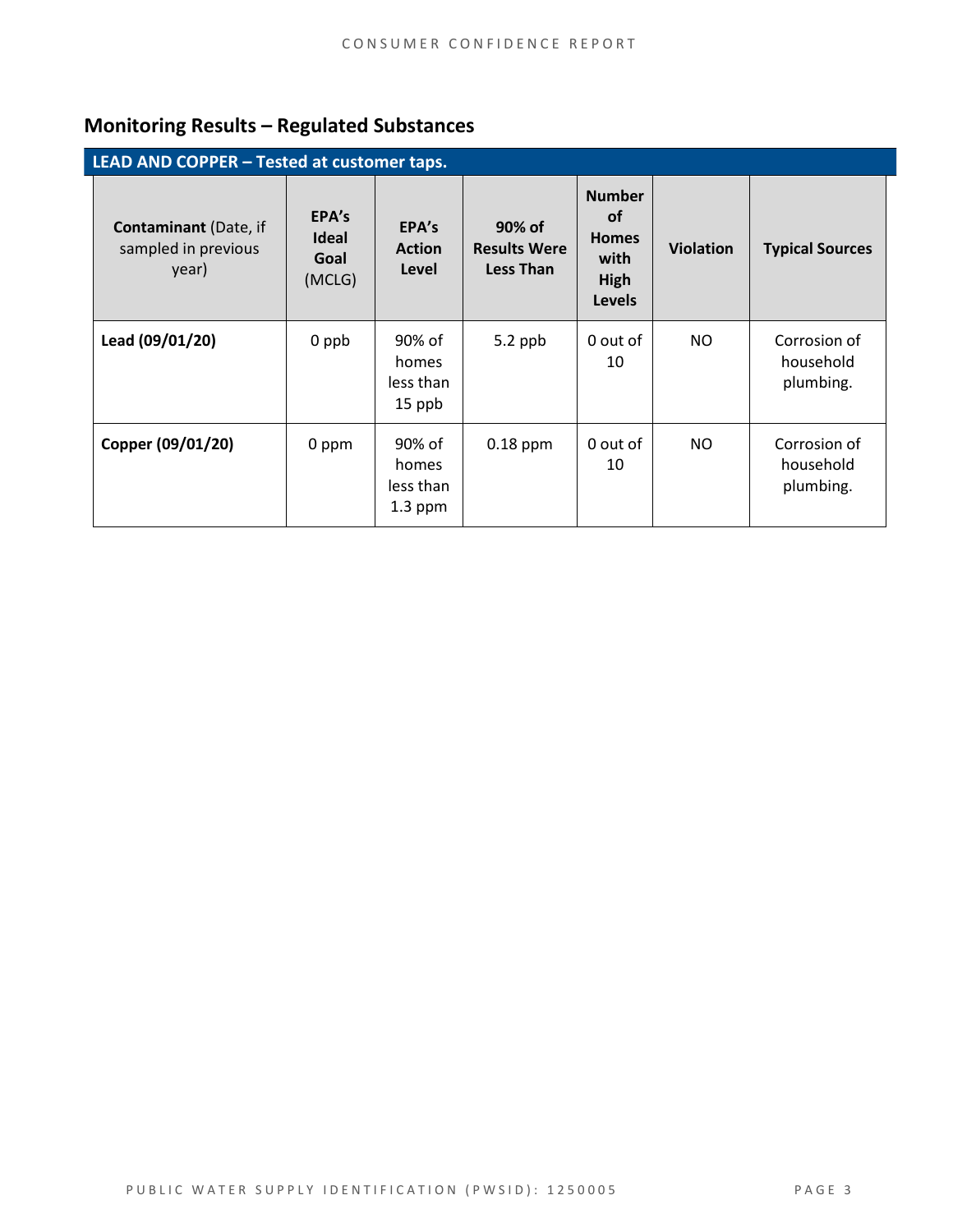| <b>INORGANIC &amp; ORGANIC CONTAMINANTS - Tested in drinking water.</b> |                                         |                         |                                                                                              |                                                    |                  |                                                                                                                    |  |
|-------------------------------------------------------------------------|-----------------------------------------|-------------------------|----------------------------------------------------------------------------------------------|----------------------------------------------------|------------------|--------------------------------------------------------------------------------------------------------------------|--|
| <b>Contaminant (Date, if</b><br>sampled in previous<br>year)            | EPA's<br><b>Ideal</b><br>Goal<br>(MCLG) | EPA's<br>Limit<br>(MCL) | <b>Highest</b><br><b>Average or</b><br><b>Highest</b><br><b>Single Test</b><br><b>Result</b> | Range of<br><b>Detected</b><br><b>Test Results</b> | <b>Violation</b> | <b>Typical Sources</b>                                                                                             |  |
| <b>Nitrate</b>                                                          | 10 ppm                                  | 10.4<br>ppm             | 6.7 ppm                                                                                      | $0.07 - 6.70$<br>ppm                               | N <sub>O</sub>   | <b>Runoff from</b><br>fertilizer use;<br>Leaching from septic<br>tanks, sewage;<br>Erosion of natural<br>deposits. |  |
| Barium (11/16/20)                                                       | 2 ppm                                   | 2 ppm                   | $0.06$ ppm                                                                                   | N/A                                                | <b>NO</b>        | Discharge of drilling<br>wastes; Discharge<br>from metal<br>refineries; Erosion<br>of natural deposit.             |  |
| Tetrachloroethylene                                                     | $0$ ppb                                 | 5 ppb                   | $0.55$ ppb                                                                                   | N/A                                                | N <sub>O</sub>   | Discharge from<br>factories and dry<br>cleaners.                                                                   |  |
| <b>Carbon Tetrachloride</b>                                             | 0 ppb                                   | 5 ppb                   | $0.32$ ppb                                                                                   | N/A                                                | N <sub>O</sub>   | Discharge from<br>chemical plants and<br>other industrial<br>activities.                                           |  |

#### **Potential Health Effects and Corrective Actions (If Applicable)**

Nitrate: Nitrate in drinking water at levels above 10 parts per million is a health risk for infants of less than six months of age. High nitrate levels in drinking water can cause blue baby syndrome. Nitrate levels may rise quickly for short periods of time because of rainfall or agricultural activity. If you are caring for an infant, you should ask advice from your health care provider.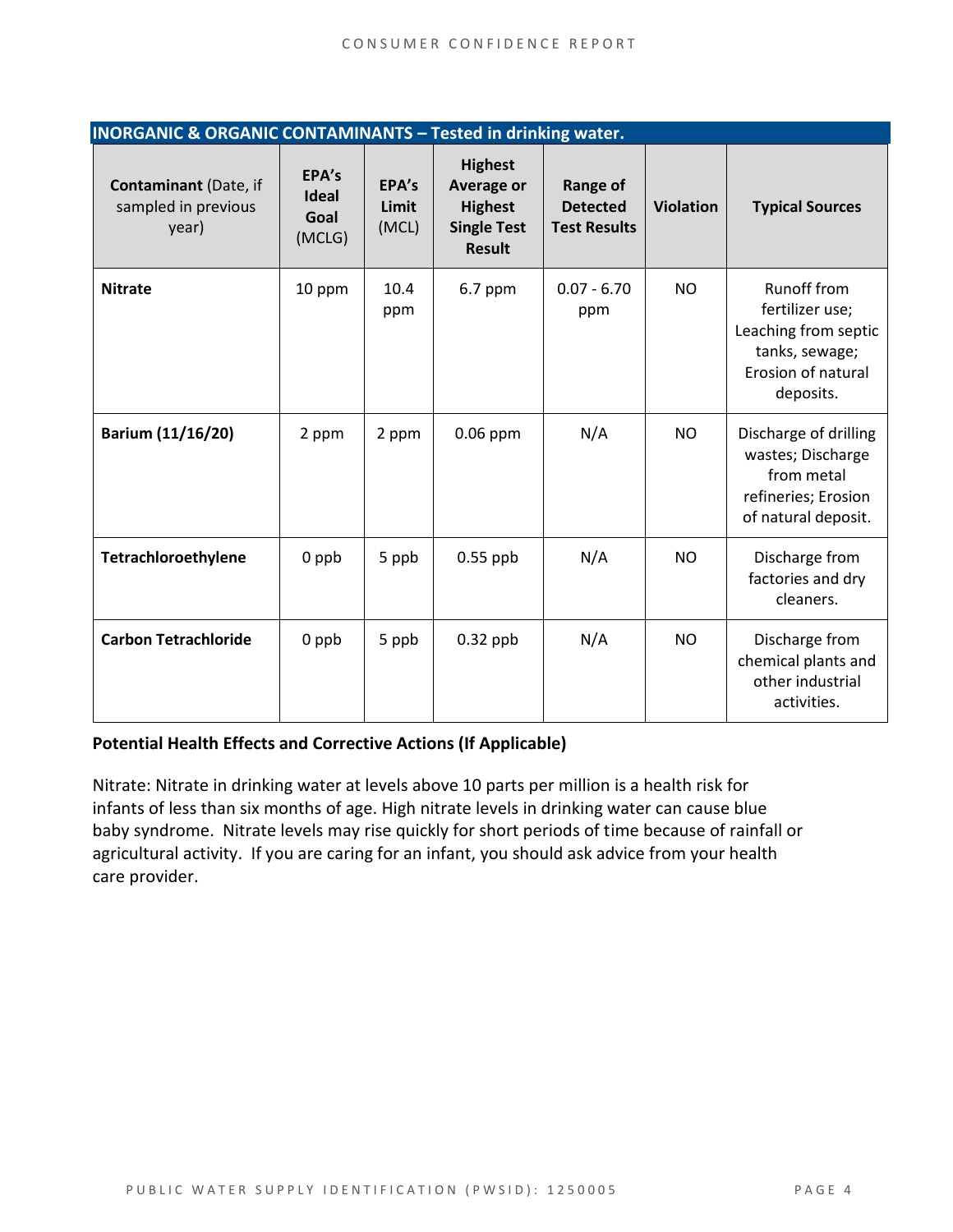| <b>CONTAMINANTS RELATED TO DISINFECTION - Tested in drinking water.</b> |                                               |                                    |                                                                             |                                                    |                  |                                                |  |
|-------------------------------------------------------------------------|-----------------------------------------------|------------------------------------|-----------------------------------------------------------------------------|----------------------------------------------------|------------------|------------------------------------------------|--|
| Substance (Date,<br>if sampled in<br>previous year)                     | <b>EPA's Ideal</b><br>Goal (MCLG<br>or MRDLG) | EPA's<br>Limit<br>(MCL or<br>MRDL) | <b>Highest</b><br>Average or<br><b>Highest Single</b><br><b>Test Result</b> | Range of<br><b>Detected</b><br><b>Test Results</b> | <b>Violation</b> | <b>Typical Sources</b>                         |  |
| <b>Total Chlorine</b>                                                   | $4.0$ ppm                                     | $4.0$ ppm                          | $0.43$ ppm                                                                  | $0.09 - 1.10$<br>ppm                               | NO.              | Water additive<br>used to control<br>microbes. |  |

#### **OTHER SUBSTANCES – Tested in drinking water.**

| Substance (Date,<br>if sampled in<br>previous year) | EPA's<br><b>Ideal Goal</b><br>(MCLG) | EPA's<br>Limit<br>(MCL) | <b>Highest</b><br><b>Average or</b><br><b>Highest Single</b><br><b>Test Result</b> | Range of<br><b>Detected</b><br><b>Test Results</b> | <b>Violation</b> | <b>Typical Sources</b>                                                        |
|-----------------------------------------------------|--------------------------------------|-------------------------|------------------------------------------------------------------------------------|----------------------------------------------------|------------------|-------------------------------------------------------------------------------|
| <b>Fluoride</b>                                     | $4.0$ ppm                            | $4.0$ ppm               | $1.1$ ppm                                                                          | $0.79 - 1.40$<br>ppm                               | NO.              | Erosion of natural<br>deposits; Water<br>additive to promote<br>strong teeth. |

### **Some People Are More Vulnerable to Contaminants in Drinking Water**

Some people may be more vulnerable to contaminants in drinking water than the general population. Immuno-compromised persons such as persons with cancer undergoing chemotherapy, persons who have undergone organ transplants, people with HIV/AIDS or other immune system disorders, some elderly, and infants can be particularly at risk from infections. The developing fetus and therefore pregnant women may also be more vulnerable to contaminants in drinking water. These people or their caregivers should seek advice about drinking water from their health care providers. EPA/Centers for Disease Control (CDC) guidelines on appropriate means to lessen the risk of infection by *Cryptosporidium* and other microbial contaminants are available from the Safe Drinking Water Hotline at 1-800-426-4791.

## Learn More about Your Drinking Water

### **Drinking Water Sources**

Minnesota's primary drinking water sources are groundwater and surface water. Groundwater is the water found in aquifers beneath the surface of the land. Groundwater supplies 75 percent of Minnesota's drinking water. Surface water is the water in lakes, rivers, and streams above the surface of the land. Surface water supplies 25 percent of Minnesota's drinking water.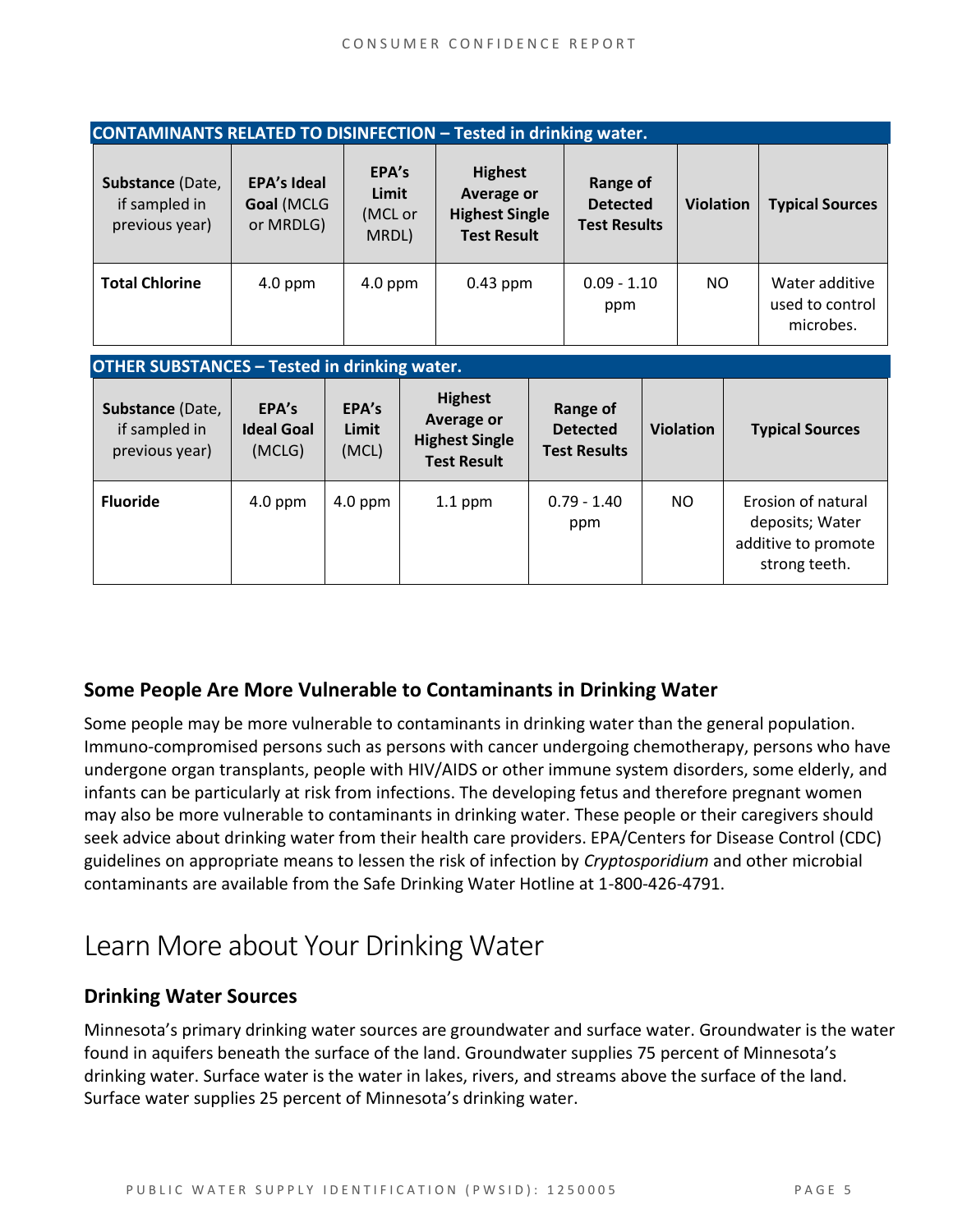Contaminants can get in drinking water sources from the natural environment and from people's daily activities. There are five main types of contaminants in drinking water sources.

- **Microbial contaminants,** such as viruses, bacteria, and parasites. Sources include sewage treatment plants, septic systems, agricultural livestock operations, pets, and wildlife.
- **Inorganic contaminants** include salts and metals from natural sources (e.g. rock and soil), oil and gas production, mining and farming operations, urban stormwater runoff, and wastewater discharges.
- **Pesticides and herbicides** are chemicals used to reduce or kill unwanted plants and pests. Sources include agriculture, urban stormwater runoff, and commercial and residential properties.
- Organic chemical contaminants include synthetic and volatile organic compounds. Sources include industrial processes and petroleum production, gas stations, urban stormwater runoff, and septic systems.
- Radioactive contaminants such as radium, thorium, and uranium isotopes come from natural sources (e.g. radon gas from soils and rock), mining operations, and oil and gas production.

The Minnesota Department of Health provides information about your drinking water source(s) in a source water assessment, including:

- How Goodhue is protecting your drinking water source(s);
- Nearby threats to your drinking water sources;
- How easily water and pollution can move from the surface of the land into drinking water sources, based on natural geology and the way wells are constructed.

Find your source water assessment at [Source Water Assessments](https://www.health.state.mn.us/communities/environment/water/swp/swa)  [\(https://www.health.state.mn.us/communities/environment/water/swp/swa\)](https://www.health.state.mn.us/communities/environment/water/swp/swa) or call 651-201-4700 between 8:00 a.m. and 4:30 p.m., Monday through Friday.

### **Lead in Drinking Water**

You may be in contact with lead through paint, water, dust, soil, food, hobbies, or your job. Coming in contact with lead can cause serious health problems for everyone. There is no safe level of lead. Babies, children under six years, and pregnant women are at the highest risk.

Lead is rarely in a drinking water source, but it can get in your drinking water as it passes through lead service lines and your household plumbing system. Goodhue is responsible for providing high quality drinking water, but it cannot control the plumbing materials used in private buildings.

Read below to learn how you can protect yourself from lead in drinking water.

- 1. **Let the water run** for 30-60 seconds before using it for drinking or cooking if the water has not been turned on in over six hours. If you have a lead service line, you may need to let the water run longer. A service line is the underground pipe that brings water from the main water pipe under the street to your home.
	- You can find out if you have a lead service line by contacting your public water system, or you can check by following the steps at: [https://www.mprnews.org/story/2016/06/24/npr-find-lead](https://www.mprnews.org/story/2016/06/24/npr-find-lead-pipes-in-your-home)[pipes-in-your-home](https://www.mprnews.org/story/2016/06/24/npr-find-lead-pipes-in-your-home)
	- **•** The only way to know if lead has been reduced by letting it run is to check with a test. If letting the water run does not reduce lead, consider other options to reduce your exposure.